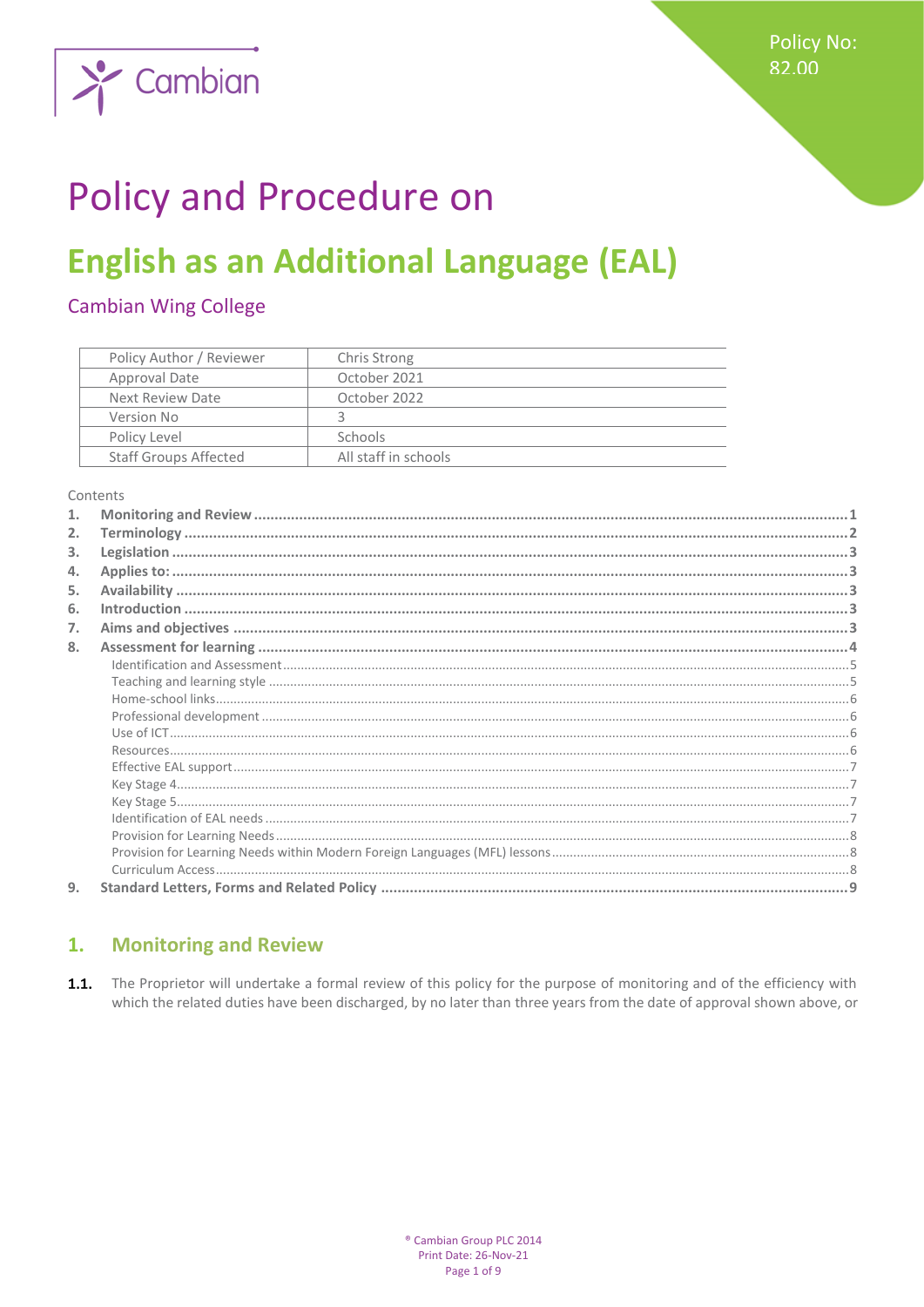

earlier if significant changes to the systems and arrangements take place, or if legislation, regulatory requirements or best practice guidelines so require.

The local content of this document will be subject to continuous monitoring, refinement and audit by the Head of  $1.2.$ Service.

Signed:

De fatt

Andrew Sutherland Cassandra Pollitt **Representative, Proprieter - Cambian Group Principal** August 2021 October 2019

Cassarder Pellete

## <span id="page-1-0"></span>**2. Terminology**

|  |  | 2.1. Our aim is to use consistent terminology throughout this policy and all supporting documentation as follows: |  |  |  |  |  |
|--|--|-------------------------------------------------------------------------------------------------------------------|--|--|--|--|--|
|--|--|-------------------------------------------------------------------------------------------------------------------|--|--|--|--|--|

| 'Establishment' or 'Location | this is a generic term which means the Children's<br>Home/school/college. Cambian Wing college is a college.                                                                                                                                                                            |
|------------------------------|-----------------------------------------------------------------------------------------------------------------------------------------------------------------------------------------------------------------------------------------------------------------------------------------|
| <b>Individual</b>            | means any child or young person under the age of 18 or young<br>adult between the ages of 18 and 25. At Cambian Wing college<br>we have young people attending and/or residing between the<br>ages of 16-25                                                                             |
| <b>Service Head</b>          | This is the senior person with overall responsibility for the<br>Cambian Wing College. At Cambian Wing College this is the<br>Principal who is Cassandra Pollitt.* dual registered locations need<br>to include Service Head and Registered Manager if they are not<br>the same person. |
| <b>Key Worker</b>            | Members of staff that have special responsibility for Individuals<br>residing at or attending the Establishment.                                                                                                                                                                        |
| Parent, Carer, Guardian      | means parent or person with Parental Responsibility                                                                                                                                                                                                                                     |
| <b>Regulatory Authority</b>  | Regulatory Authority is the generic term used in this policy to<br>describe the independent regulatory body responsible for<br>inspecting and regulating services. At Cambian Wing College this<br>is Ofsted and CQC.                                                                   |
| <b>Social Worker</b>         | This means the worker allocated to the child/family. If there is no<br>allocated worker, the Duty Social Worker or Team Manager is<br>responsible.                                                                                                                                      |
| <b>Placing Authority</b>     | Placing Authority means the local authority/agency responsible<br>for placing the child or commissioning the service                                                                                                                                                                    |
| <b>Staff</b>                 | Means full or part-time employees of Cambian, agency workers,<br>bank workers, contract workers and volunteers.                                                                                                                                                                         |

Print Date: 26-Nov-21 Page 2 of 9

Version: 2 ® Cambian Group PLC 2014 Approved by: Chris Strong Policy Name: English as an Additional Language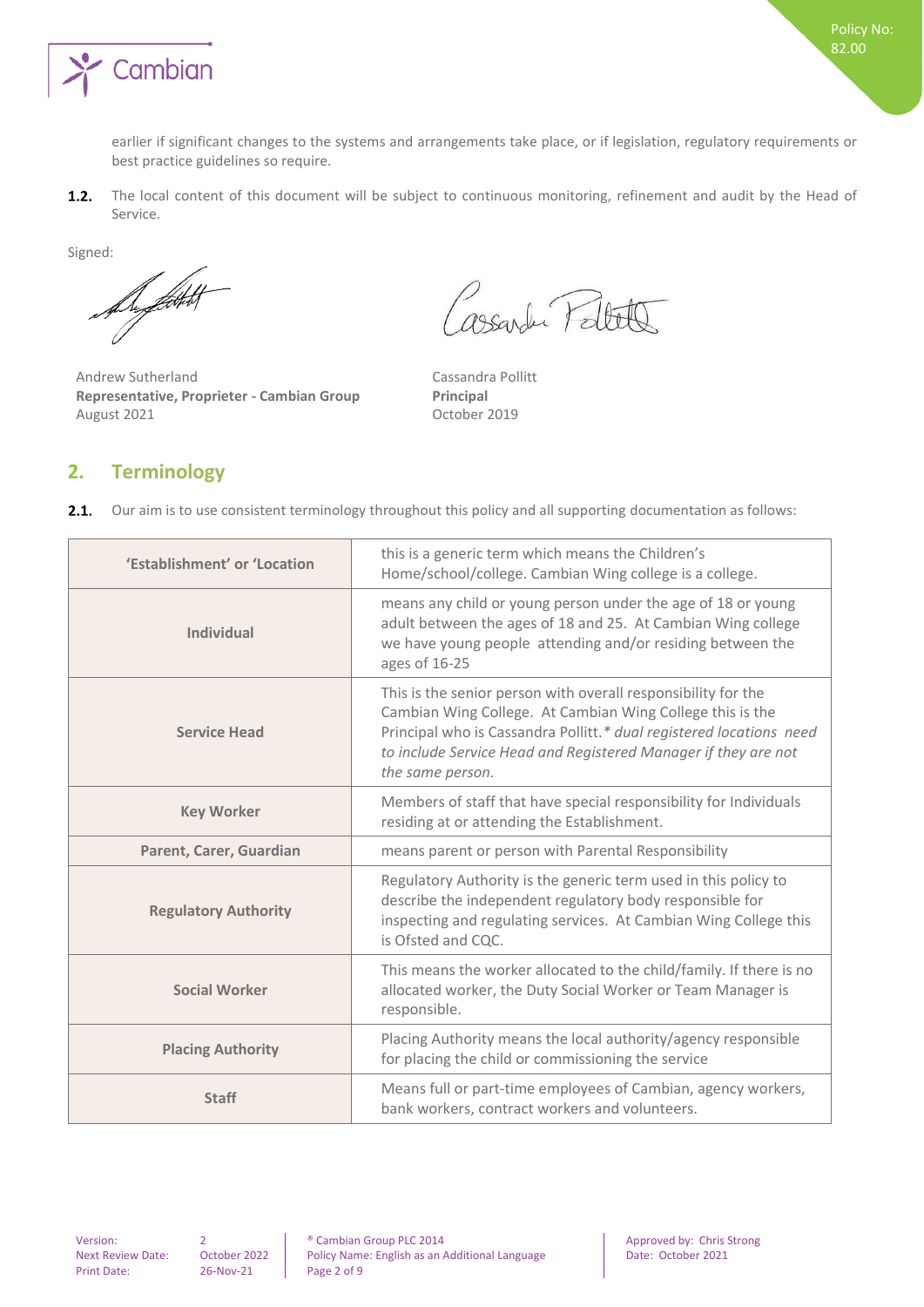

## <span id="page-2-0"></span>**3. Legislation**

Complies with Part 6, paragraph 24(3) (b) of The Education (Independent School Standards Compliance Record)  $3.1.$ (England) (Amendment) Regulations.

## <span id="page-2-1"></span>**4. Applies to:**

- the whole Location inclusive of activities outside of the normal hours;
- <span id="page-2-2"></span>all staff (teaching and support staff), the proprietor and volunteers working in the Location.

## **5. Availability**

<span id="page-2-3"></span> $5.1.$ This policy is made available to Parents/Guardians , staff and Individuals in the following ways: via the School website: https://www.cambiangroup.com/specialist-education/our-colleges/asperger-colleges/cambian-wingcollege/policies/, and on request, a copy may be obtained from the Office.

## **6. Introduction**

- $6.1.$ In common with the rest of the curriculum, where a child is learning English as an additional language, this is individually planned for, taking into account the particular needs of the child and working with the family to plan how best to facilitate the child's integration into an English speaking setting. If for example, a child at our Location was most comfortable with say another language our strategy in understanding how best to enable the child to use English would include observing the child communicating in their mother tongue. As a result of this, key English words would be sent to the guardians, and we would request from them a list of the key words in their mother tongue. This would enable the teachers to be familiar with what the child might be trying to say. It would also assist in preventing the child becoming disheartened having managed to form a word, this being a significant achievement, in the mother tongue and then enable the teachers to encourage the child to transfer the word into English. Our experience is that this individually tailored approach has shown to be highly successful. We offer guardians the option to receive any policies, procedures, newsletters etc. That they would receive in English, translated into other languages.
- $6.2.$ The teaching and learning, achievements, attitudes and well-being of all our Individuals are important. We encourage all our Individuals to achieve the highest possible standards. We do this through taking account of each Individual's life experiences and needs.

## <span id="page-2-4"></span>7. Aims and objectives

• The National Curriculum secures entitlement for all Individuals to a number of areas of learning and gives them the opportunity to develop the knowledge, understanding, skills and attitudes that are necessary for their self-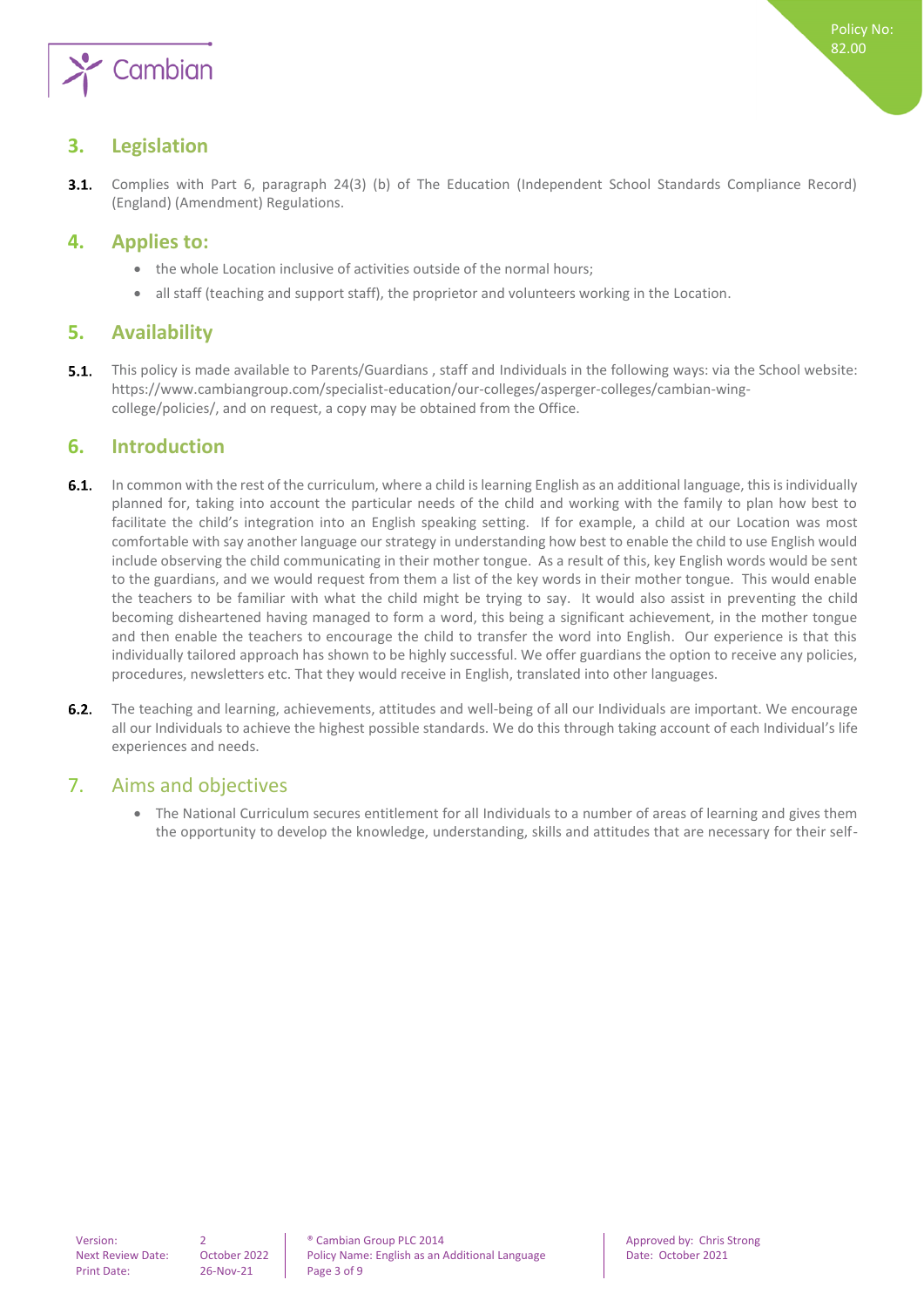

fulfilment and development as responsible citizens. We promote the principles of fairness and justice for all through the education that we provide in our school.

- The aim of this policy is to help ensure that we meet the full range of needs of those Individuals who are learning English as an additional language. This is in line with the requirements of current legislation
- **7.1.** We aim to raise the attainment of minority ethnic pupils by:
	- assessing pupils' English ability and giving pupils with EAL access to the curriculum as quickly as possible;
	- providing pupils with EAL opportunities to hear and read good models of English and extend their knowledge and use of English;
	- providing additional in-class and withdrawal support to these pupils;
	- developing an understanding of and valuing pupils' home languages;
	- using visual and auditory resources;
	- assessing pupils with EAL to establish their needs and progress;
	- liaising with Special Educational Needs (SEN) colleagues in identifying pupils who may additionally have SEN.
- **7.2.** The aims of our (EAL) provision are that all students whose first language is not English:
	- become autonomous in all aspects of the English Language;
	- are supported so that they gain full access to the full school curriculum that is offered;
	- become aware of and can appropriately respond to differences and similarities between their cultures and others;
	- progress in their abilities within each aspect of the English Language including speaking, listening writing and reading;
	- are supported in their preparations for their next step in their academic careers.

### <span id="page-3-0"></span>8. Assessment for learning

- $8.1.$ We use the QCA English scales to measure English language competence for EAL Individuals linked to the National Curriculum. These have only recently been published. We carry out ongoing recording of attainment and progress in line with agreed school procedures.
- $8.2.$ The statutory assessment arrangements of the National Curriculum allow us to make special arrangements for Individuals who are learning English as an additional language.
- $8.3.$ In the mathematics tasks and tests at Key Stage 1 we help Individuals by translating English words or phrases that appear in the assessment materials, or non-English words or phrases that the Individuals use in their responses.
- $8.4.$ For the science and written mathematics test at Key Stage 2, we provide verbal or written translations of words or phrases in the test papers which we think are likely to prove difficult for Individuals for whom English is an additional

Policy No: 82.00

Version: 2 **2 8** Cambian Group PLC 2014 **Approved by: Chris Strong Approved by: Chris Strong** Next Review Date: October 2022 | Policy Name: English as an Additional Language | Date: October 2021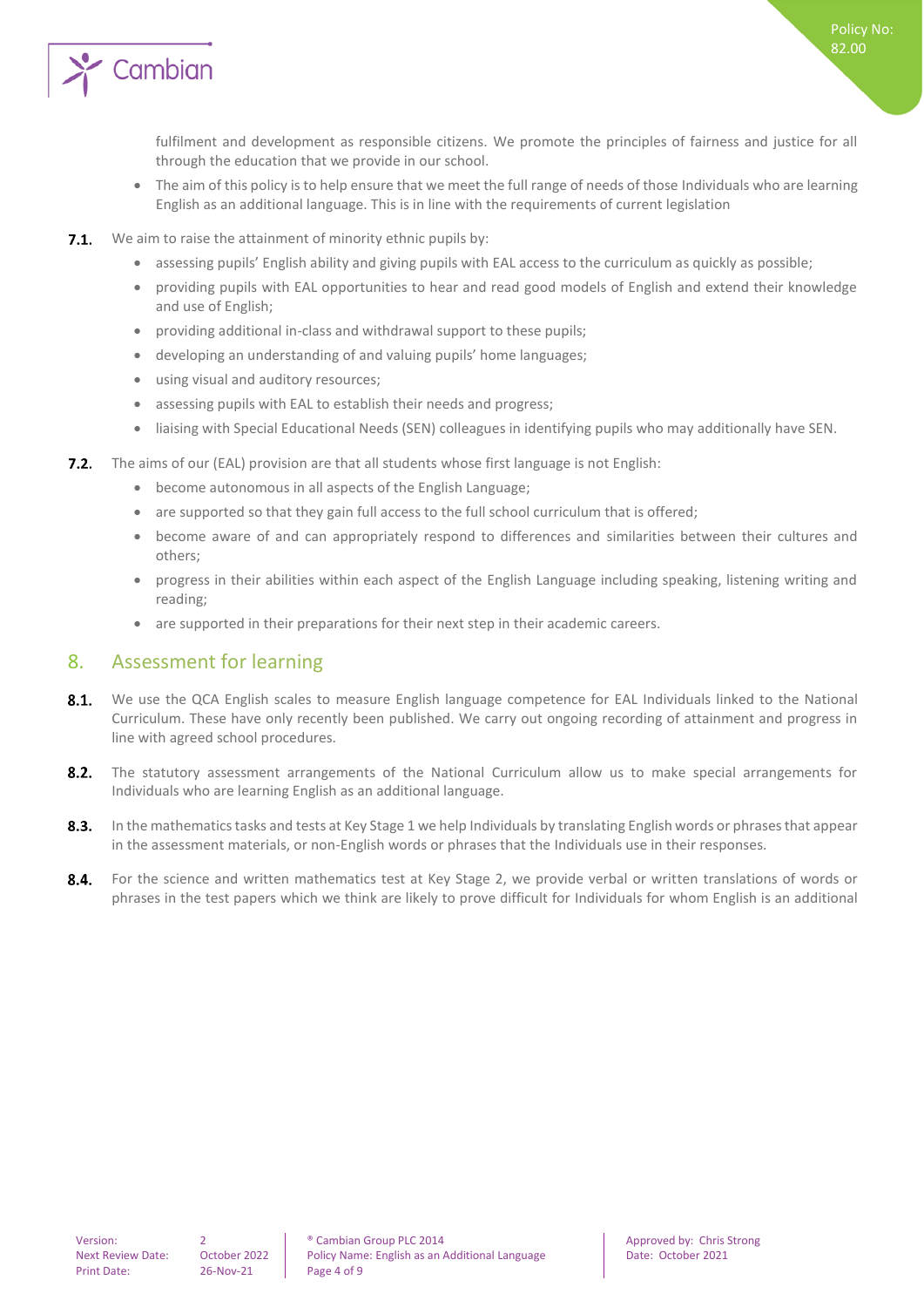

language. For the mental arithmetic test at Key Stage 2 we provide a verbal translation of the test to Individuals who have limited English.

- $8.5.$ The language support teacher offers support to Individuals during the Key Stage 1 and Key Stage 2 assessment period.
- 8.6. Students who have been resident in Britain for less than two years at the time of sitting formal public examinations (e.g. GCSE, A-level) may qualify for extra time. The SENCo will submit the necessary documentation to the relevant examining bodies in this instance.

#### <span id="page-4-0"></span>**Identification and Assessment**

- $8.7.$ Guardians are asked to inform school of any language needs their child may have on entry to school. In addition to this, their class teachers liaising with colleagues and working alongside pupils should be able to identify and assess pupils with EAL in order to target them for support. This can be done using a variety of data, including:
	- NFER English and Maths tests
	- PIPs and Aspects
	- Foundation stage profile
	- CATs
	- Teacher assessment
	- Reading tests/sweeps
	- Spelling tests
	- Individual pupil targets
	- ICT based tracking systems
	- Consultation with guardians
	- Attendance and behaviour monitoring
	- Accurate ethnic data
- $8.8.$ Once the pupils have been identified and assessed, the class teacher needs to work with colleagues to develop Individual Language Plans with SMART targets (ILP's). All should be aware that EAL pupils will frequently understand what is being said, well before they have confidence enough to speak themselves.

#### <span id="page-4-1"></span>**Teaching and learning style**

- $8.9.$ Teachers take action to help Individuals who are learning English as an additional language by various means:
	- developing their spoken and written English by:
		- o ensuring that vocabulary work covers the technical as well as the everyday meaning of key words, metaphors and idioms;
		- o providing in class support for individuals and small groups;
		- o developing appropriate resources;
		- o explaining how speaking and writing in English are structured for different purposes across a range of subjects;
		- $\circ$  providing a range of reading materials that highlight the different ways in which English is used;
		- $\circ$  encouraging Individuals to transfer their knowledge, skills and understanding of one language to another;
		- o providing support within small-group intervention strategy programmes also involving non–EAL pupils;
		- o providing advice and training for staff members;
		- o building on Individual's experiences of language at home and in the wider community, so that their developing uses of English and other languages support one another;
	- ensuring access to the curriculum and to assessment by:
		- o using accessible texts and materials that suit Individual's ages and levels of learning;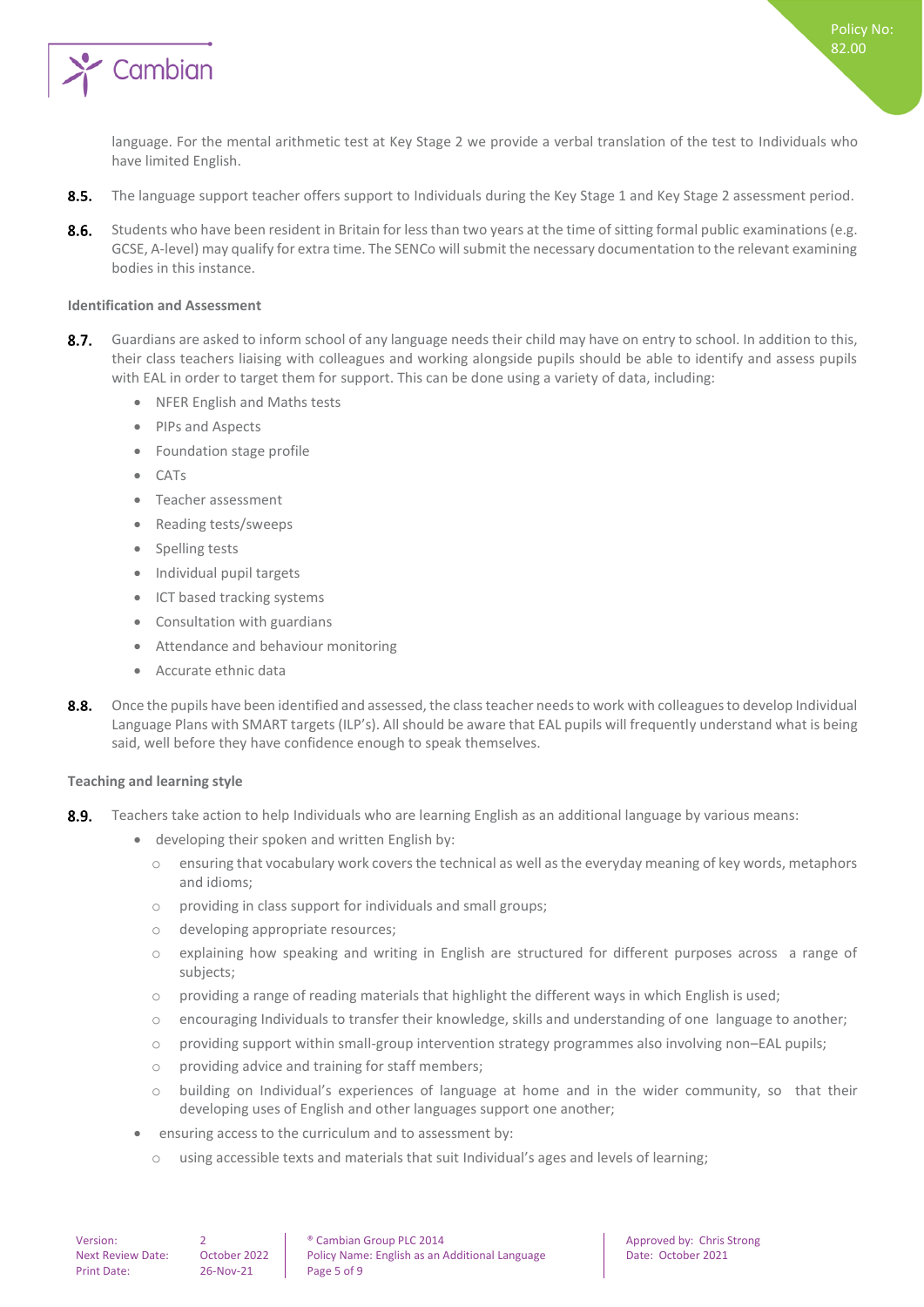

- o providing support through ICT, video or audio materials, dictionaries and translators, readers and amanuenses;
- o using the home or first language where appropriate.

#### <span id="page-5-0"></span>**Home-school links**

- 8.10. These are in place to:
	- Welcome guardians into school
	- Communicate with and involve guardians in their Individual's learning
	- Promote a multi-cultural understanding in school
- 8.11. The school is aware of obstacles to communication that may arise for some pupils and families with EAL and knows where to seek advice and support to overcome these.

#### <span id="page-5-1"></span>**Professional development**

8.12. All staff are provided with opportunities for training on EAL, through the SENCo, whose responsibility it is to provide this training on a regular basis, for all staff to extend their knowledge and understanding and enhance their skills. This contributes to the development of good practice and the raising of achievement within the school.

#### <span id="page-5-2"></span>**Use of ICT**

8.13. ICT is a central resource for learning in all areas at insert name of school and is used when relevant for meeting the needs of EAL pupils.

#### <span id="page-5-3"></span>**Resources**

8.14. Staff working with EAL pupils can receive training in how to use existing resources to support language development, as part of their professional development. The school seeks to purchase resources which reflect different ethnicities in their language, visual images and content. Money is allocated each year to purchase further resources to support

Version: 2 and 2 **Proved by:** Cambian Group PLC 2014 **Approved by:** Chris Strong Next Review Date: October 2022 | Policy Name: English as an Additional Language Date: October 2021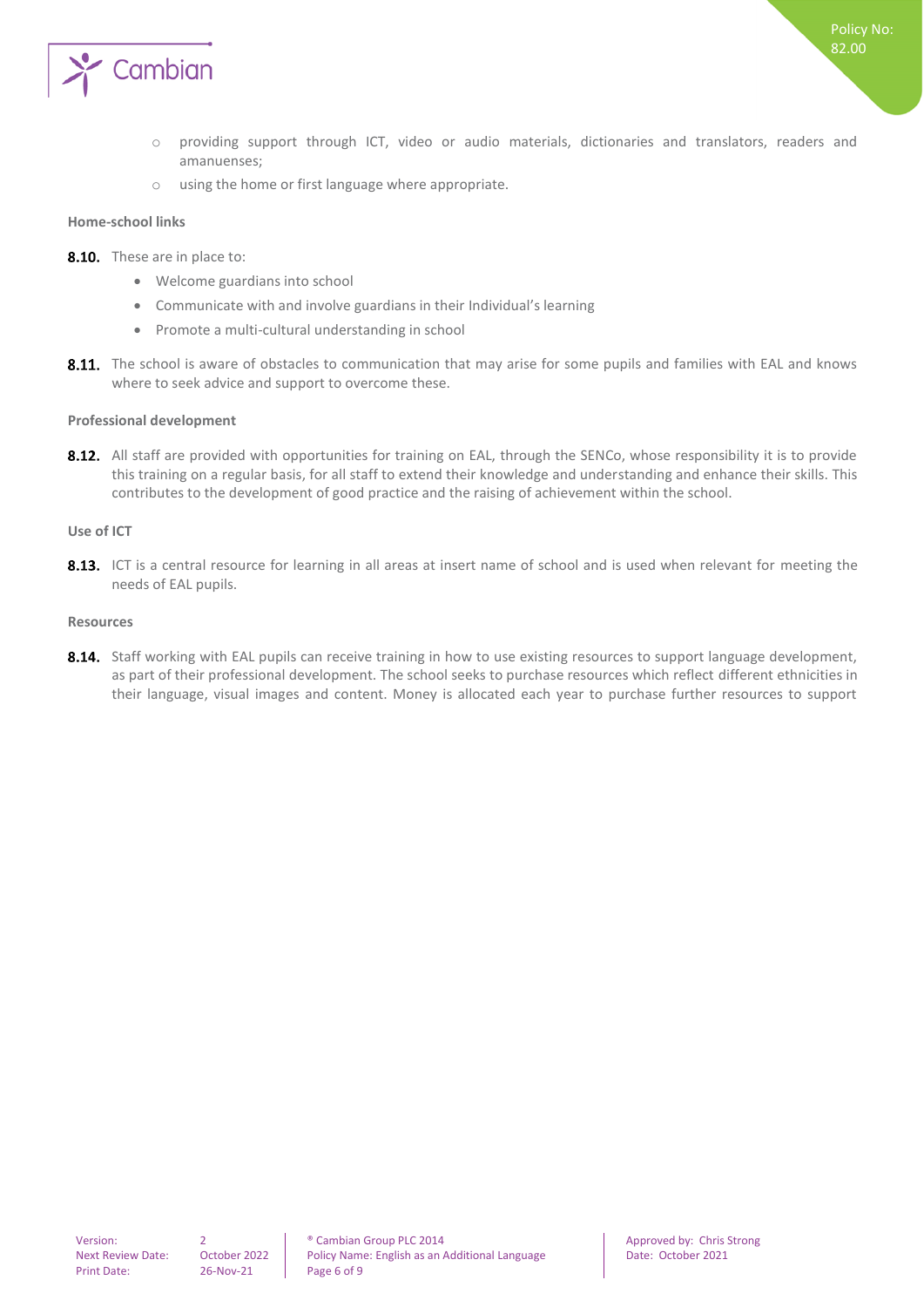

Learning Development including EAL. If teachers do not share the student's language they can use resources to demonstrate the value of the student's language through:

- dual language texts;
- multi lingual labels around the classroom / school and
- stories from their own and other cultures.

#### <span id="page-6-0"></span>**Effective EAL support**

8.15. This will be evidenced by:

- High standards of EAL training and curriculum content for EAL pupils
- Good leadership and management of EAL
- Pupils with EAL are sufficiently challenged and supported so they can reach their potential
- Support takes account of pupils at the early stage of language learning
- Use of our 'guardian angel' system. New EAL learners can be paired with both a helper who speaks their mother tongue, wherever possible (to help them feel comfortable) and a classmate (to help them integrate into the school)
- Support takes account of pupils at later stages of language learning by supporting them in their development of literacy across the curriculum and higher order language skills, e.g. pre-teach specific vocabulary, for example for science, to prepare them in advance of the lesson
- The offered curriculum is relevant and sensitive
- The SMT is involved in the monitoring, deployment and quality of provision for the support of minority ethnic pupils
- Links with guardians are good
- The area is a strength in the school
- <span id="page-6-1"></span>**8.16.** The additional support beyond the classroom available through the SEND department will take following form:

#### **Key Stage 4**

8.17. Students with an appropriate level of English will continue in mainstream English lessons leading to GCSE English and English literature. Those who would find the GCSE curriculum too difficult or inappropriate will receive timetabled EAL lessons in preparation for the First Certificate in English or the Cambridge Preliminary English Test.

#### <span id="page-6-2"></span>**Key Stage 5**

8.18. Sixth formers are recommended two lessons of EAL a week during their study periods. Students are working towards the IELTS examination which is required by many universities in the UK and abroad. Arrangements will be made for them to take their IELTS at a local school centre.

#### <span id="page-6-3"></span>**Identification of EAL needs**

- 8.19. EAL needs are identified through a range of methods, including:
	- On entry, when EAL is identified and recorded as part of the entrance process, and interviews/meetings with the child and guardians take place.
	- By teaching staff recognition of the particular needs of a child, which should be fed back to the SENCo.
	- Through individual meetings with the SENCo, and with the Head of the MFL faculty where appropriate (e.g. where the language spoken is one that is taught within school, and/or where facilitation of the child's development of language can clearly be assisted through the MFL department's provision).
	- Through discussion with external professionals e.g. tutors, previous teachers, etc.
	- Through parental information.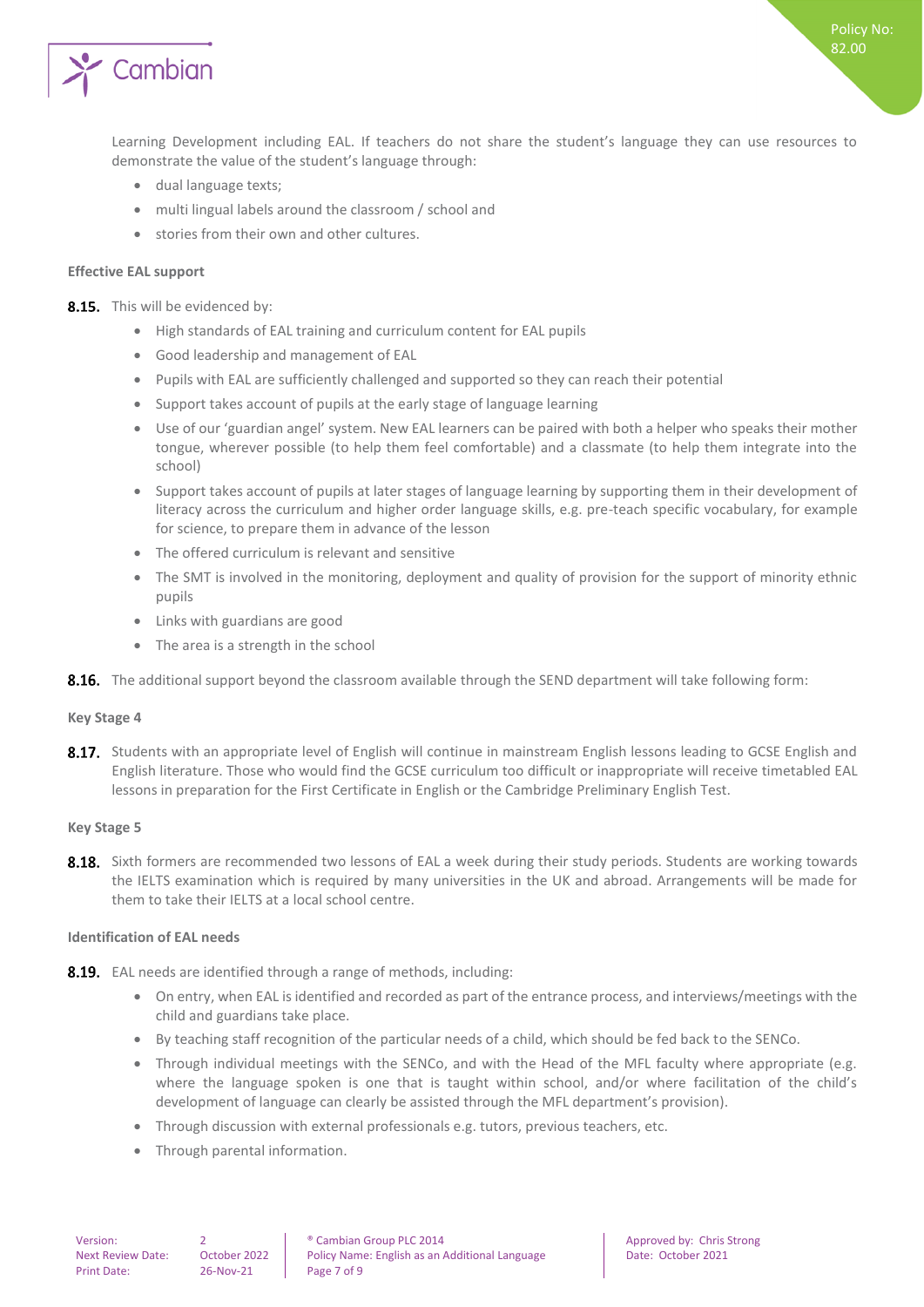

8.20. Guardians are asked to inform school of any language needs their child may have on entry to school. In addition to this, their class teachers liaising with colleagues and working alongside their students should be able to identify and assess students with EAL in order to target them for support. Once the students have been identified and assessed, the SENCo will provide key details of the students' requirements, and advice as to appropriate strategies, through the EAL register. All should be aware that EAL students will frequently understand what is being said, well before they have confidence enough to speak themselves.

#### <span id="page-7-0"></span>**Provision for Learning Needs**

8.21. Students with EAL will be differentiated for in accordance with our Differentiation and SEND policies. This may involve the use of all main forms of differentiation (resource, outcome, choice, support, task). As with all students this differentiation will be personalised by subject teachers to take into account the stage of learning attained by the student, and the methods in which they work best. Teachers will be advised and supported by the SENCo as to suitable methods for each child.

#### <span id="page-7-1"></span>**Provision for Learning Needs within Modern Foreign Languages (MFL) lessons**

- 8.22. We have students who have English as their native language and who use another language. We will also have students whose native tongue is not English but they use it as their language of instruction. We will refer to both categories of students as Bilingual Learners as they live in two or more languages. Bilingual students are those who have 'access to more than one language in normal and natural ways in their daily lives.'
- 8.23. Within language lessons we will aim for Additive Bilingualism rather than Transitional Bilingualism which can restrict student leaning. We will aim that through their lessons in French and Spanish, knowledge of other languages extends their constantly expanding language repertoire promoting their use of English and mother tongue. Languages are not separate and isolated units and bilingual learners show a greater level of metalinguistic awareness as well as greater cognitive capacity for language as a system. Bilingual students often demonstrate higher levels of self-confidence as they function in different cultures and social groups.
- 8.24. If a student is bilingual in French or Spanish, they will be given access to an EPP booklet for regular extension within the classroom. Additional EAL resources tailored to their precise abilities and needs will also be made regularly available. The opportunity to sit qualification examinations (e.g. GCSE, A-level) in their native tongue will be arranged wherever possible, and the Head of MFL can provide advice and guidance on obtaining tuition in languages outside school. Furthermore, the Head of MFL will endeavour to allocate time, where possible, to one on one or small group sessions with bilingual students with Native Language Assistants alongside the option of an after school club delivered by the assistants aimed specifically for bilingual speakers of the appropriate language.
- 8.25. Language learning for our bilingual learners is encouraged through:
	- contextual support through practical experiences;
	- appropriate modelling of language;
	- opportunities to communicate confidently in the new language;
	- motivation through meaningful activities;
	- self-confidence through praise and
	- stimulating and enjoyable learning situations and
	- Time spent with Native Language Assistants in one on one or small group sessions.

#### <span id="page-7-2"></span>**Curriculum Access**

8.26. Teaching and learning, achievements, attitudes and well-being of all our Individuals are important. Some of our Individuals may have particular learning and assessment requirements, which are linked to their progress in learning English as an additional language. Individuals who are learning English as an additional language have skills and